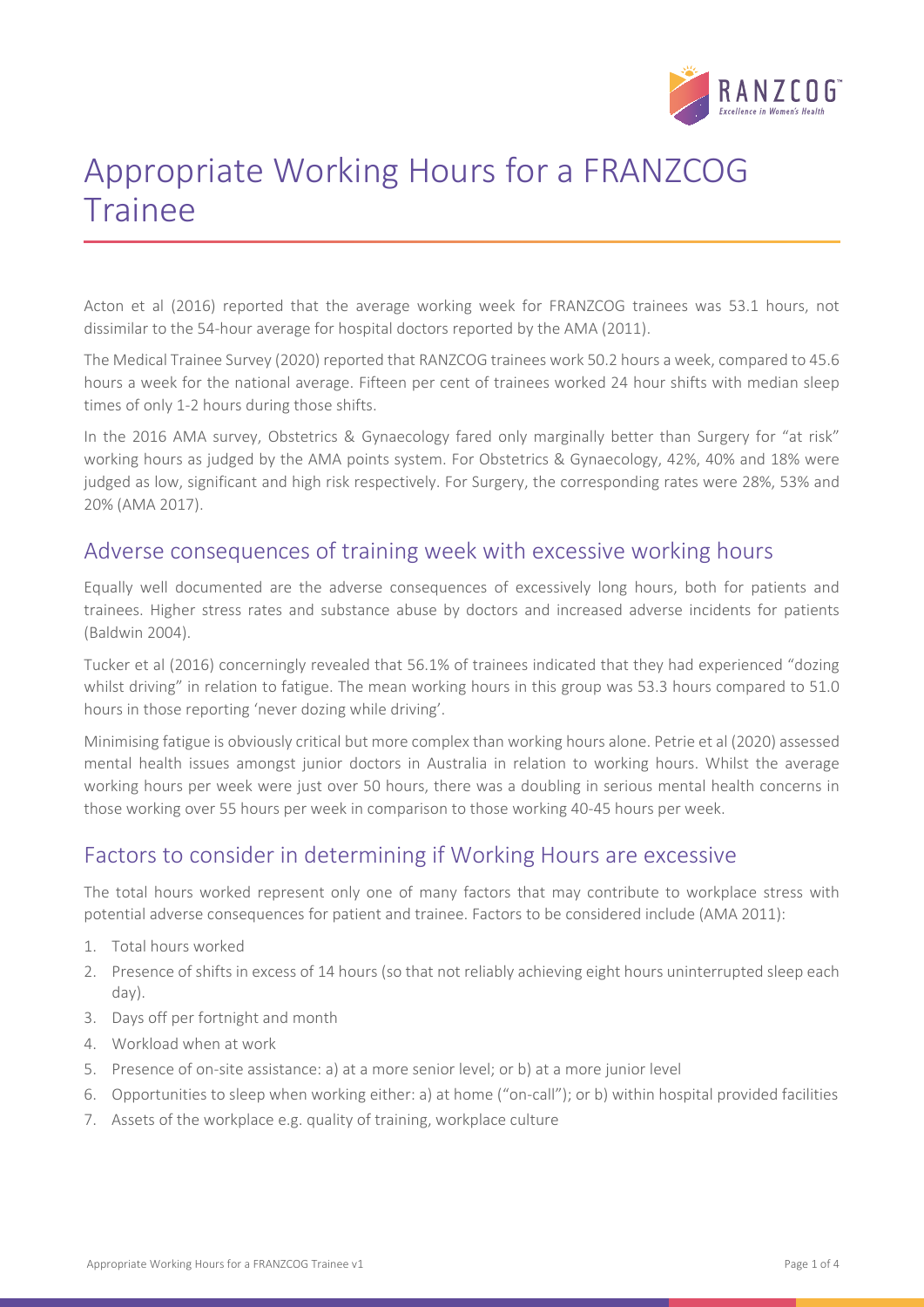

### Adverse consequences of training week with inadequate working hours

There are cited cases of hospital administrators who, with scant regard for training, use "safe working hours" as a pretext for limiting paid work to "normal hours" in order to avoid any overtime payment. Unfortunately, the highest priority for a hospital administrator may be financial – ahead of excellence in patient care and the high quality training for its staff. Note that this is not necessarily the "fault" of the hospital administrator but a consequence of the health system in which he/she works.

The Royal Australasian College of Surgeons have produced a comprehensive position paper addressing the training and clinical service implications of reduced hours for surgical trainees (RACS). Drawing particularly on the European and North American literature, the downsides of shorter hours appear to be considerable for both the surgical trainee and surgical patients (de Blacam et al, 2016).

1. Reduced surgical training

This reduction of training opportunities is not only a consequence of fewer hours of exposure, but also a result of the total number of training procedures remaining constant while the number of trainees required increases. Simple arithmetic mandates fewer procedures per trainee. In obstetrics & gynaecology in Australia and New Zealand, gynaecological major surgery procedural numbers are worrying low in many ITPs, exacerbated by those "training" hospitals fixated on a 38-hour week.

2. Reduced continuity of care

Surgical trainees have noted reduced continuity of care with reduced training hours (de Blacam et al, 2016). Obstetrics and gynaecology is unlikely to be different. Observing a long labour from start to finish is an essential component of obstetric training but impossible to accomplish in an 8-hour shift.

3. Increased stress and workload

A simple reduction in working hours without a corresponding increase in staffing, may mean that the trainee must do the same amount of work in fewer hours (Clarke et al, 2014). For example, six trainees doing a 1 in 3 roster, with two on call after hours would need to do twice as much work if it became a 1 in 6 roster with only one on-call after hours – with the added stress of being the only registrar. A roster with reduced working hours does not always mean less stress for the trainee (and in some cases can mean more).

### What is a reasonable working day and working week?

Just as training suffers with shorter hours, there can be no doubt that excessively long shifts or working weeks have adverse consequences for the training, personal wellbeing and clinical performance of trainees. But what is "excessive"? While not directly setting an upper limit, amongst 16 rostering issues in its "risk assessment tool", the Australian Medical Association (AMA) specifies shifts of greater than 14 hours and a working week longer than 70 hours as "high risk". The current average weekly hours for our trainees (50-55 hours) sits at the lower end of the AMAs "intermediate risk" category of 50-70 hours per week.

Each position should be judged on its merits, but "targets" of a maximum shift length of 14 hours and an average working week of 50-55 hours would seem to strike a reasonable balance.

It should be noted that:

- 1. Considerably shorter working hours are appropriate where "workplace stress" is excessive by virtue of a poor workplace culture or excessive workload. With respect to the latter, the registrar should always be supported by a junior colleague after hours where births are in excess of 2000 annually and a second registrar, senior registrar or continuously 'on-site' consultant should be present if births are in excess of 4000 annually.
- 2. In hospitals birthing less than 1000 annually, it may be reasonable to be rostered for longer hours providing sleeping accommodation is provided or "on-call" occurs from home. In such circumstances, the average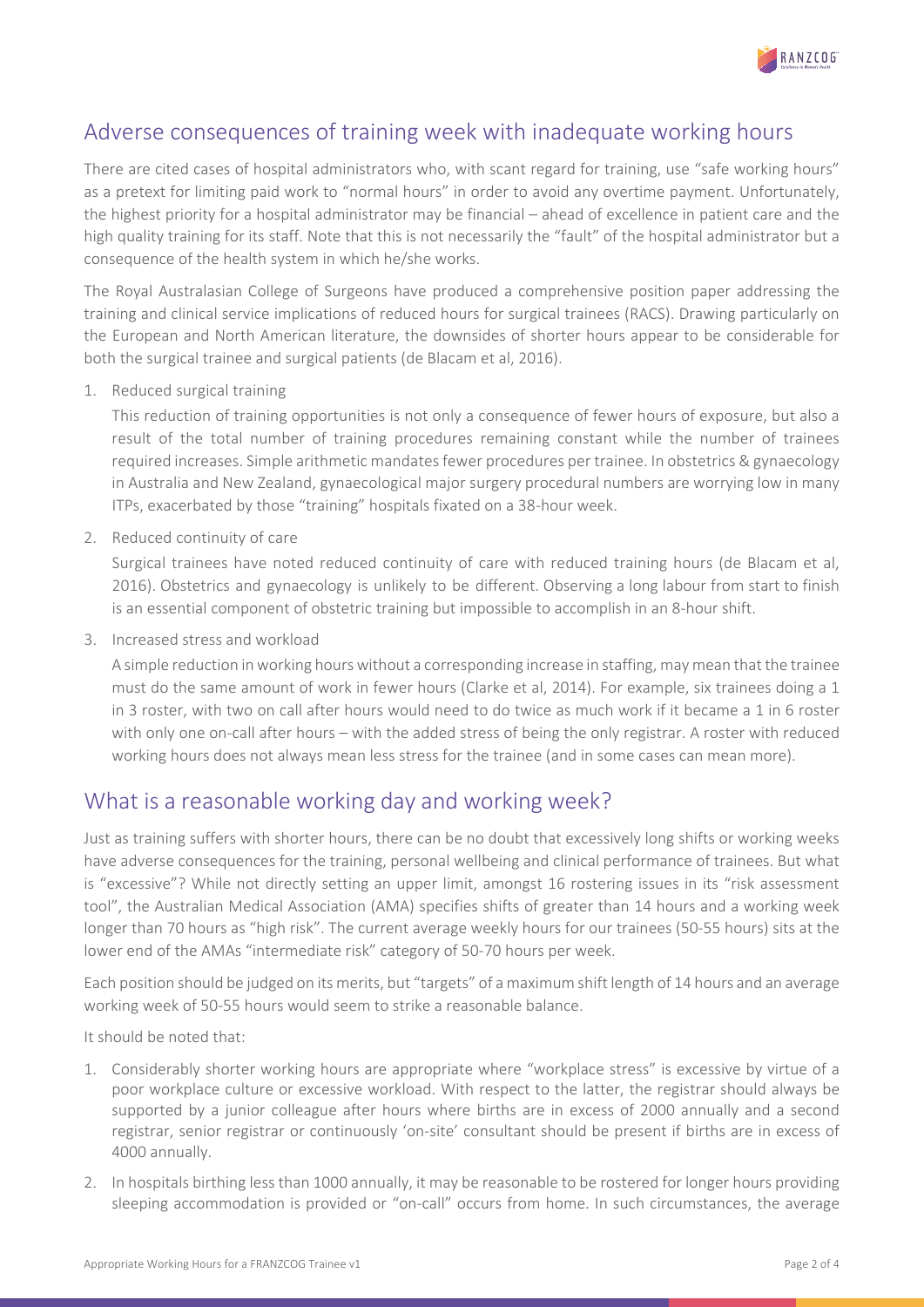

number of hours of uninterrupted sleep should be considered along with other factors in determining whether the working hours are excessive.

### More Training and less Clinical Service

The heavy and largely obstetric clinical service needs of our public hospitals are a long-term reality. If that "onsite" service demand continues to be met largely by FRANZCOG trainees, then gynaecological surgical training opportunities will be insufficient for trainees to reach the level demanded of a consultant obstetrician & gynaecologist. Some of the current clinical service obligation must be moved away from trainees so that trainee numbers relate to the training available rather than determined solely by the "on-site" clinical service need.

Who will provide this on-site clinical service? This is likely to vary in different jurisdictions but some hospitals (particularly provincial) manage without 24-hour trainee cover of labour ward and without trainees bearing most of the antenatal clinic load. This results in the trainees usually getting considerably more gynaecological surgical training than their tertiary-based colleagues. More effective use of the prevocational workforce ("PHOs"), GP obstetricians and new Fellows are all strategies that can assist in delivering clinical service with the training numbers that a site is able to support. The "career hospitalist" may ultimately have a role but is slow to gain wide acceptance. The service role is needed now.

In conclusion, the training week requires sufficient hours for training but not so many as to compromise trainee well-being or patient safety. The optimum balance point will differ between hospitals but the available evidence would seem to point to the lower end of the 50-70 hour range. Above all, some of the heavy clinical service load must progressively move to other medical staff, so that trainees can "train".